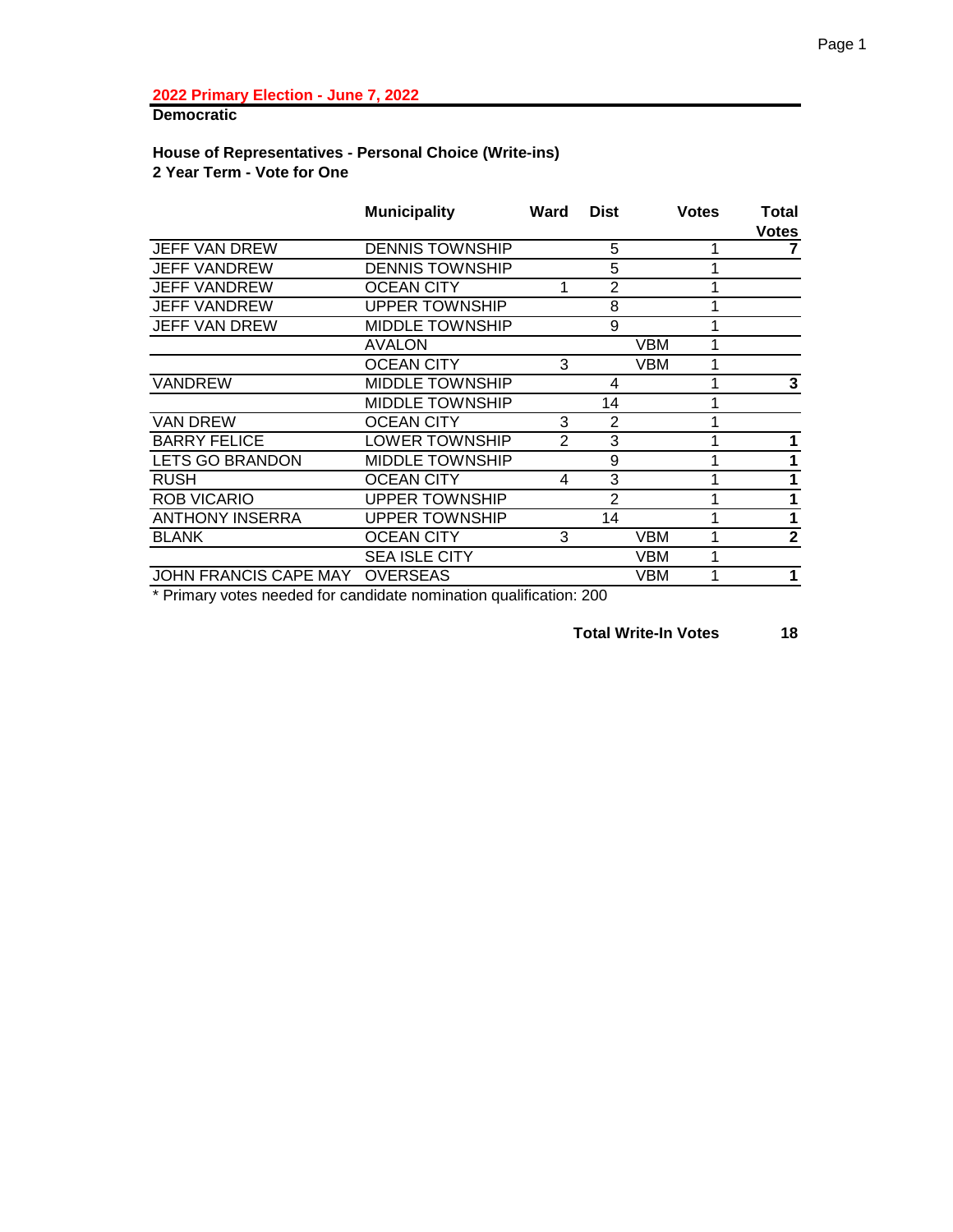# **Democratic**

#### **Surrogate - Personal Choice (Write-ins) 5 Year Term - Vote for One**

|                                | <b>Municipality</b>    | Ward           | <b>Dist</b>    |             | <b>Votes</b>   | Total<br><b>Votes</b>       |
|--------------------------------|------------------------|----------------|----------------|-------------|----------------|-----------------------------|
| <b>JOHN DUFFY</b>              | <b>AVALON</b>          |                | 1              |             | 1              | 1                           |
| <b>JORDAN WALSH</b>            | <b>AVALON</b>          |                | $\overline{3}$ |             | $\overline{1}$ | $\mathbf{1}$                |
| <b>LEO DODD</b>                | <b>LOWER TOWNSHIP</b>  | 3              | 7              |             | 1              | $\mathbf{1}$                |
| <b>KAREN CASSWAY</b>           | <b>LOWER TOWNSHIP</b>  | 3              | $\overline{7}$ |             | $\mathbf{1}$   | $\mathbf 1$                 |
| <b>BARRY FELICE</b>            | <b>LOWER TOWNSHIP</b>  | $\overline{2}$ | 3              |             | 1              | $\mathbf{1}$                |
| <b>THOMAS BELASCO</b>          | <b>LOWER TOWNSHIP</b>  | 1              | $\overline{4}$ |             | 1              | $\mathbf{1}$                |
| <b>KRISTINA RANALLI</b>        | <b>MIDDLE TOWNSHIP</b> |                | $\overline{2}$ |             | $\overline{1}$ | $\mathbf{1}$                |
| <b>CLAYTON E PALMER SR</b>     | <b>MIDDLE TOWNSHIP</b> |                | $\overline{8}$ |             | 1              | $\mathbf{1}$                |
| <b>TIM ALEXANDER</b>           | <b>MIDDLE TOWNSHIP</b> |                | 9              |             | 1              | $\mathbf{1}$                |
| <b>GEORGE GREENLAND</b>        | <b>NORTH WILDWOOD</b>  | 1              | 1              |             | 1              | $\mathbf 1$                 |
| <b>CAROL GONY</b>              | <b>OCEAN CITY</b>      | 3              | 1              |             | 1              | $\mathbf{1}$                |
| <b>JOHN HUFF</b>               | <b>OCEAN CITY</b>      | 4              | 4              |             | 1              | $\mathbf{1}$                |
| <b>VINCENT CLAUSON</b>         | <b>OCEAN CITY</b>      | 1              | 1              |             | $\mathbf{1}$   | $\mathbf 1$                 |
| <b>CHARLES BOUNDS</b>          | <b>WEST CAPE MAY</b>   |                | 1              |             | 1              | $\mathbf 1$                 |
| <b>K MURAY</b>                 | WILDWOOD               |                | 4              |             | 1              | $\mathbf 1$                 |
| MICHAEL J. CLARK               | <b>WILDWOOD</b>        |                | 4              |             | 1              | $\mathbf{1}$                |
| <b>MATTHEW MCELROY</b>         | <b>WILDWOOD CREST</b>  |                | 1              |             | 1              | $\mathbf 1$                 |
| <b>CAROLYN RUSH</b>            | <b>LOWER TOWNSHIP</b>  | $\overline{2}$ |                | <b>VBM</b>  | $\mathbf 1$    | $\mathbf{1}$                |
| <b>CAROLYN RUSH</b>            | MIDDLE TOWNSHIP        |                |                | <b>VBM</b>  | 1              | $\mathbf{1}$                |
| RONALD DAIGNAULT               | <b>LOWER TOWNSHIP</b>  | 3              |                | <b>VBM</b>  | 1              | $\mathbf{1}$                |
| <b>BLANK</b>                   | <b>LOWER TOWNSHIP</b>  | $\overline{2}$ |                | <b>VBM</b>  | 1              | $\overline{2}$              |
|                                | WILDWOOD               |                |                | <b>VBM</b>  | 1              |                             |
| <b>ROY GRETO</b>               | <b>MIDDLE TOWNSHIP</b> |                |                | <b>VBM</b>  | $\mathbf{1}$   | $\mathbf{1}$                |
| <b>STEVEN RUNYON</b>           | <b>MIDDLE TOWNSHIP</b> |                |                | <b>VBM</b>  | 1              | $\mathbf 1$                 |
| <b>THOMAS P FAY</b>            | <b>MIDDLE TOWNSHIP</b> |                |                | <b>VBM</b>  | 1              | $\mathbf{1}$                |
| <b>MARY JEAN RICCI</b>         | <b>NORTH WILDWOOD</b>  | $\overline{2}$ |                | <b>VBM</b>  | $\overline{1}$ | $\overline{\mathbf{1}}$     |
| <b>JILL K WINEGAR</b>          | <b>OCEAN CITY</b>      | 1              |                | <b>VBM</b>  | 1              | $\mathbf{1}$                |
| <b>JILL WINGAR</b>             | <b>OCEAN CITY</b>      | 1              |                | <b>VBM</b>  | 1              | $\mathbf{1}$                |
| <b>BEVERLY MCCALL</b>          | <b>OCEAN CITY</b>      | $\overline{4}$ |                | <b>VBM</b>  | $\mathbf 1$    | $\overline{1}$              |
| <b>THOMAS MCQUILLIN</b>        | <b>UPPER TOWNSHIP</b>  |                |                | <b>VBM</b>  | 1              | $\mathbf{1}$                |
| <b>CHRISTINE SMITH</b>         | <b>UPPER TOWNSHIP</b>  |                |                | <b>VBM</b>  | $\mathbf 1$    | $\mathbf 1$                 |
| <b>PATRICIA SUTTON</b>         | <b>WEST CAPE MAY</b>   |                |                | <b>VBM</b>  | $\overline{1}$ |                             |
| TAYLOR HENRY WILDWOOI WILDWOOD |                        |                |                | <b>VBM</b>  | 1              | $\mathbf 1$<br>$\mathbf{1}$ |
| <b>MIKE HAWTHORNE</b>          | <b>WILDWOOD</b>        |                |                | <b>VBM</b>  | $\mathbf 1$    | $\mathbf{1}$                |
| <b>STEVE BARRY</b>             | <b>WILDWOOD</b>        |                |                | <b>VBM</b>  | $\overline{2}$ | $\overline{2}$              |
| <b>STEPHANE O'LEAR</b>         | <b>WILDWOOD</b>        |                |                | <b>VBM</b>  | 1              | $\mathbf{1}$                |
| <b>DANIEL DONNELLY</b>         | <b>WILDWOOD</b>        |                |                | <b>VBM</b>  | $\overline{1}$ |                             |
| <b>JEFFRY W BOEHM</b>          | <b>WILDWOOD CREST</b>  |                |                | <b>VBM</b>  | 1              | $\mathbf{1}$                |
| <b>JOAN SORENSON</b>           | <b>WILDWOOD CREST</b>  |                |                | <b>VBM</b>  | 1              | $\mathbf{1}$                |
| <b>DAVID PORSSER III</b>       | <b>LOWER TOWNSHIP</b>  |                |                |             | 1              | $\mathbf{1}$                |
|                                |                        | 1              |                | <b>PROV</b> |                | $\overline{1}$              |

\* Primary votes needed for candidate nomination qualification: 100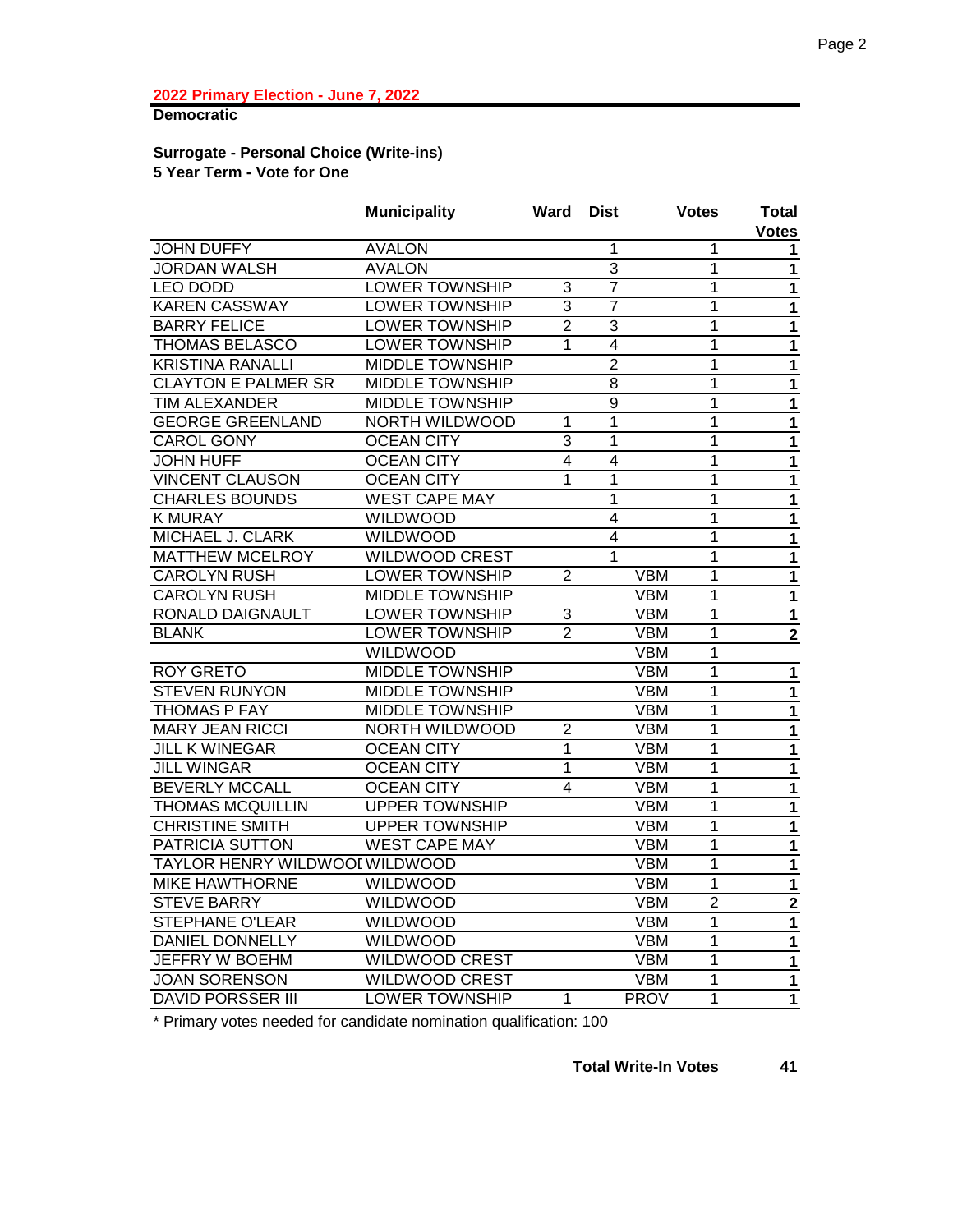# **Democratic**

## **Member of the Board of County Commissioners - Personal Choice (Write-ins) 3 Year Term - Vote for Two**

|                                            | <b>Municipality</b>                            | Ward           | <b>Dist</b>                      |            | <b>Votes</b>   | Total            |
|--------------------------------------------|------------------------------------------------|----------------|----------------------------------|------------|----------------|------------------|
|                                            |                                                |                |                                  |            |                | <b>Votes</b>     |
| <b>JOHN FRANCIS</b><br><b>JOHN FRANIS</b>  | <b>CAPE MAY</b><br>LOWER TOWNSHIP              |                | $\overline{2}$<br>$\overline{7}$ |            | 1<br>1         | 1                |
| <b>MYRA K BELASCO</b>                      | <b>LOWER TOWNSHIP</b>                          | 3<br>1         | $\overline{\mathbf{4}}$          |            | 1              | 1                |
| NANCI BROGAN-PIECARA                       | <b>LOWER TOWNSHIP</b>                          | $\overline{2}$ | $\overline{2}$                   |            | 1              | 1                |
| <b>SARAH KELLEHER</b>                      | <b>LOWER TOWNSHIP</b>                          | $\overline{2}$ | 3                                |            | 1              | 1                |
| <b>BARRY FELICE</b>                        | <b>LOWER TOWNSHIP</b>                          | $\overline{2}$ | 3                                |            | 1              | 1                |
| LEO DODD                                   | <b>LOWER TOWNSHIP</b>                          | $\overline{3}$ | $\overline{7}$                   |            | 1              | 1                |
| <b>RUSTIN CASSWAY</b>                      | <b>LOWER TOWNSHIP</b>                          | 3              | $\overline{7}$                   |            | 1              | 1                |
| <b>CAROLYN RUSH</b>                        | <b>MIDDLE TOWNSHIP</b>                         |                | 9                                |            | 1              | 1                |
| <b>ROBERT POLIS II</b>                     | <b>MIDDLE TOWNSHIP</b>                         |                | $\overline{2}$                   |            | 1              | 1                |
| <b>KRITINA RANALLI</b>                     | <b>MIDDLE TOWNSHIP</b>                         |                | $\overline{2}$                   |            | 1              | $\mathbf 1$      |
| <b>RON DESANTIS</b>                        | <b>MIDDLE TOWNSHIP</b>                         |                | 9                                |            |                | 1                |
|                                            |                                                |                | 1                                |            | 1              | 1                |
| RICHARD MUCOWSKI                           | <b>NORTH WILDWOOD</b>                          | 1<br>1         | 1                                |            | 1              | 1                |
| <b>JOE EDWARDS</b>                         | <b>OCEAN CITY</b>                              | 1              | 1                                |            | 1              | 1                |
| <b>VINCENT CLAUSON</b><br><b>HANKERSON</b> | OCEAN CITY<br><b>OCEAN CITY</b>                |                | 3                                |            | 1              | 1                |
| <b>TOM WILLIAMS</b>                        |                                                | 4<br>4         |                                  |            | 1<br>1         | 1                |
| <b>BUDDY ELF</b>                           | <b>OCEAN CITY</b>                              |                | 4<br>5                           |            | $\overline{2}$ | $\mathbf 1$      |
|                                            | <b>UPPER TOWNSHIP</b><br><b>UPPER TOWNSHIP</b> |                | 14                               |            |                | $\mathbf 2$      |
| <b>HAYES</b><br><b>ELIZABETH THORP</b>     | <b>WEST CAPE MAY</b>                           |                | 1                                |            | 1<br>1         | 1                |
| <b>CHARLES BOUNDS</b>                      | <b>WEST CAPE MAY</b>                           |                | 1                                |            | $\overline{2}$ | 1                |
| K. MURRAY                                  | WILDWOOD                                       |                | 4                                |            | 1              | $\boldsymbol{2}$ |
| <b>JOYCE GOULD</b>                         | WILDWOOD                                       |                | $\overline{4}$                   |            | 1              | 1<br>1           |
| <b>SANDRA GAITLIN</b>                      | <b>WILDWOOD CREST</b>                          |                | $\overline{2}$                   |            | 1              | 1                |
| <b>GERRY DANTONIO</b>                      | <b>WILDWOOD CREST</b>                          |                | $\overline{2}$                   |            | 1              | 1                |
| <b>DEBORAH DAIGNAOH</b>                    | <b>LOWER TOWNSHIP</b>                          | 3              |                                  | <b>VBM</b> | 1              | 1                |
| <b>EDMUND BAMFORD</b>                      | <b>LOWER TOWNSHIP</b>                          | $\overline{2}$ |                                  | <b>VBM</b> | 1              | $\mathbf 1$      |
| <b>ROBERT MATHEW</b>                       | <b>LOWER TOWNSHIP</b>                          | $\overline{2}$ |                                  | <b>VBM</b> | 1              | $\mathbf{1}$     |
| <b>BLANK</b>                               | <b>LOWER TOWNSHIP</b>                          | $\overline{2}$ |                                  | <b>VBM</b> | $\overline{2}$ | $\mathbf{2}$     |
| <b>BLANK</b>                               | <b>UPPER TOWNSHIP</b>                          |                |                                  | <b>VBM</b> | 1              | $\mathbf{1}$     |
| <b>TOM CARROLL</b>                         | <b>LOWER TOWNSHIP</b>                          | 3              |                                  | <b>VBM</b> | 1              | $\mathbf 1$      |
| <b>STEVEN RUNYAN</b>                       | <b>MIDDLE TOWNSHIP</b>                         |                |                                  | <b>VBM</b> | 1              | 1                |
| <b>ROY GRETO</b>                           | <b>MIDDLE TOWNSHIP</b>                         |                |                                  | <b>VBM</b> | 1              | $\mathbf{1}$     |
| <b>CAROLYN RUSH</b>                        | <b>MIDDLE TOWNSHIP</b>                         |                |                                  | <b>VBM</b> | 1              | 1                |
| TIM ALEXANDER                              | <b>MIDDLE TOWNSHIP</b>                         |                |                                  | <b>VBM</b> | 1              | 1                |
| <b>STEPHEN BARRY</b>                       | <b>MIDDLE TOWNSHIP</b>                         |                |                                  | <b>VBM</b> | 1              | 1                |
| <b>GEORGE WILSON</b>                       | NORTH WILDWOOD                                 | $\overline{2}$ |                                  | <b>VBM</b> | 1              | 1                |
| <b>MARY JOAN RICCI**</b>                   | NORTH WILDWOOD                                 | $\overline{2}$ |                                  | <b>VBM</b> | 1              | 1                |
| <b>MARY RICCI**</b>                        | NORTH WILDWOOD                                 | $\overline{2}$ |                                  | <b>VBM</b> | 1              | 1                |
| <b>JILL K WINEGAR</b>                      | <b>OCEAN CITY</b>                              | 1              |                                  | <b>VBM</b> | 1              | 1                |
| <b>LIZ CASEY</b>                           | <b>OCEAN CITY</b>                              | 4              |                                  | <b>VBM</b> | 1              | 1                |
| J.B. FEELEY                                | <b>SEA ISLE CITY</b>                           |                |                                  | <b>VBM</b> | 1              | 1                |
| <b>SCOTT SALEM</b>                         | <b>UPPER TOWNSHIP</b>                          |                |                                  | <b>VBM</b> | 1              | 1                |
| <b>WILLIAM LOVE</b>                        | <b>UPPER TOWNSHIP</b>                          |                |                                  | <b>VBM</b> | 1              | 1                |
| <b>HERON SMITH</b>                         | <b>UPPER TOWNSHIP</b>                          |                |                                  | <b>VBM</b> | 1              | 1                |
| <b>TIM MORRISON</b>                        | <b>UPPER TOWNSHIP</b>                          |                |                                  | <b>VBM</b> | 1              | 1                |
| <b>CAROL SABO</b>                          | <b>WEST CAPE MAY</b>                           |                |                                  | <b>VBM</b> | 1              | 1                |
|                                            |                                                |                |                                  |            |                |                  |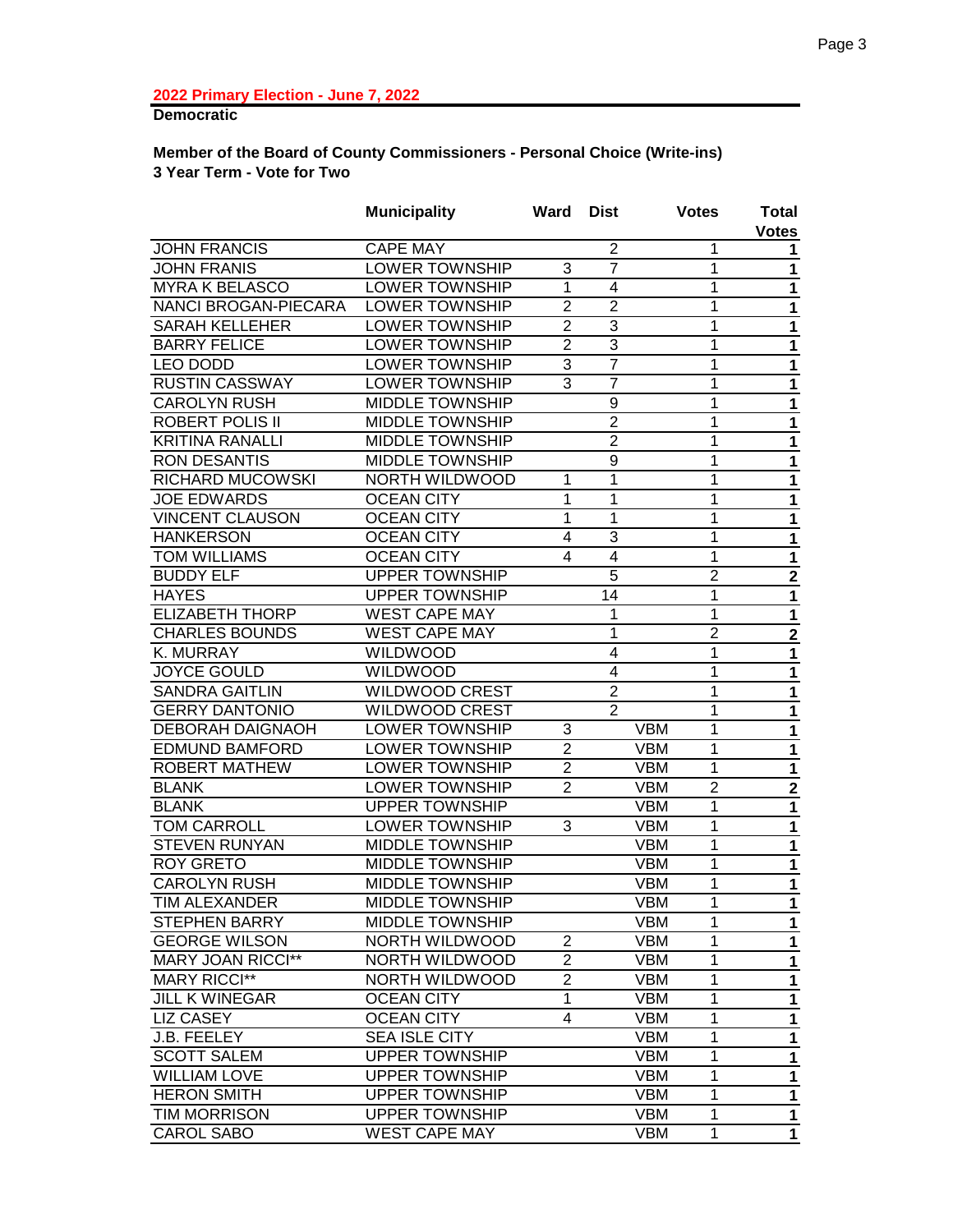# **Democratic**

## **Member of the Board of County Commissioners - Personal Choice (Write-ins) 3 Year Term - Vote for Two**

|                                | <b>Municipality</b> | Ward | <b>Dist</b> |             | <b>Votes</b> | Total<br><b>Votes</b> |
|--------------------------------|---------------------|------|-------------|-------------|--------------|-----------------------|
| <b>MICHAEL CELINSKI</b>        | WILDWOOD            |      |             | VBM         |              |                       |
| MELISHA ANDERSON               | WILDWOOD            |      |             | <b>VBM</b>  | 2            | $\mathbf{2}$          |
| <b>MIKE HAWTHORNE</b>          | WILDWOOD            |      |             | <b>VBM</b>  |              |                       |
| TAYLOR HENRY WILDWOOI WILDWOOD |                     |      |             | VBM         |              |                       |
| DANIEL DONNELLY                | WILDWOOD            |      |             | VBM         |              |                       |
| <b>JUSTIN O'LEARY</b>          | WILDWOOD            |      |             | VBM         |              |                       |
| <b>JOYCE GOULD</b>             | WILDWOOD CREST      |      |             | VBM         |              |                       |
| TIM ALEXANDER                  | WILDWOOD CREST      |      |             | VBM         |              | 1                     |
| <b>JOAN SORENSON</b>           | WILDWOOD CREST      |      |             | VBM         |              |                       |
| <b>ROY PEIRSON</b>             | <b>WOODBINE</b>     |      |             | <b>VBM</b>  |              |                       |
| <b>JERRY WHITE</b>             | LOWER TOWNSHIP      |      |             | <b>PROV</b> |              |                       |

\* Primary votes needed for candidate nomination qualification: 100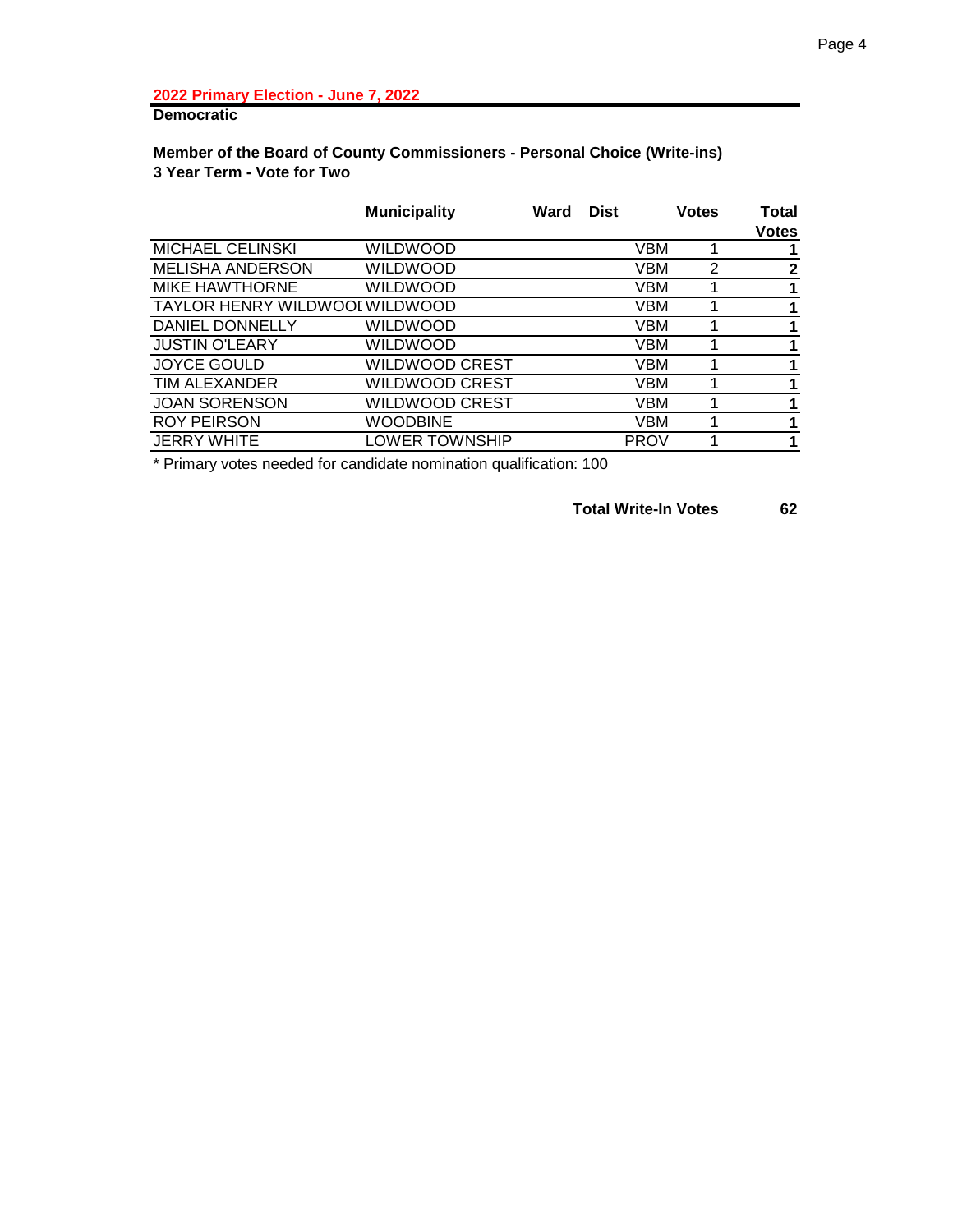**Democratic - Dennis Township**

## **Member of the Township Committee - Personal Choice (Write-ins) 3 Year Term - Vote for Two**

|                           | <b>Municipality</b>    | Ward | <b>Dist</b> | <b>Votes</b> | Total        |
|---------------------------|------------------------|------|-------------|--------------|--------------|
|                           |                        |      |             |              | <b>Votes</b> |
| <b>CHRISTOPHER CASTOR</b> | <b>DENNIS TOWNSHIP</b> |      | 6           |              |              |
| <b>GEORGEANN PETTIT</b>   | <b>DENNIS TOWNSHIP</b> |      |             |              |              |
| DR ANITA RAGHUWANSHI      | <b>DENNIS TOWNSHIP</b> |      | ∨BM         |              |              |
|                           |                        |      |             |              |              |

\* Primary votes needed for candidate nomination qualification: 8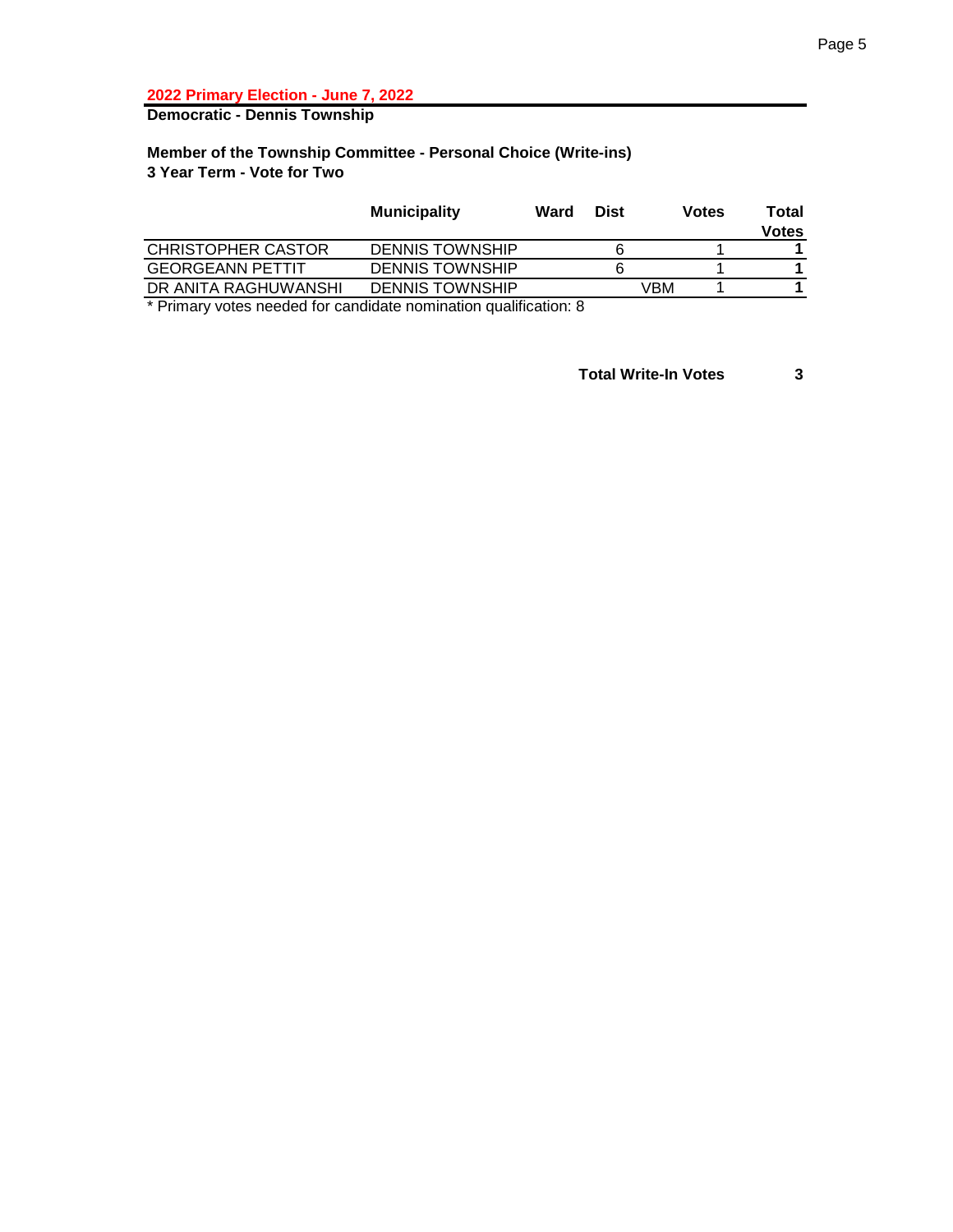**Democratic - Lower Township**

#### **Member of the Council Ward 1 - Personal Choice (Write-ins) 4 Year Term - Vote for One**

|                          | <b>Municipality</b>   | Ward | <b>Dist</b> | <b>Votes</b> | Total |
|--------------------------|-----------------------|------|-------------|--------------|-------|
|                          |                       |      |             |              | Votes |
| <b>THOMAS BELASCO</b>    | <b>LOWER TOWNSHIP</b> |      |             |              |       |
| DANIEL MICHAEL DEVITO JR | LOWER TOWNSHIP        |      | VBM         |              |       |
| DAVID PROSSER III        | LOWER TOWNSHIP        |      | <b>PROV</b> |              |       |

\* Primary votes needed for candidate nomination qualification: 14

## **Total Write-In Votes 3**

#### **Member of the Council Ward 2 - Personal Choice (Write-ins) 4 Year Term - Vote for One**

|                                         | <b>Municipality</b> | Ward | <b>Dist</b> | <b>Votes</b> | Total<br><b>Votes</b> |
|-----------------------------------------|---------------------|------|-------------|--------------|-----------------------|
| <b>GEORGE SEVILE</b>                    | LOWER TOWNSHIP      | າ    |             |              |                       |
| ROBERT KARANZALIS                       | LOWER TOWNSHIP      |      | 3           |              |                       |
| <b>BARRY FELICE</b>                     | LOWER TOWNSHIP      | っ    | 3           |              |                       |
| MICHAEL ROBERT MISTRETTA LOWER TOWNSHIP |                     | າ    |             |              |                       |
| <b>BLANK</b>                            | LOWER TOWNSHIP      | ົ    |             | VBM          |                       |

\* Primary votes needed for candidate nomination qualification: 15

**Total Write-In Votes 5**

#### **Member of the Council Ward 3 - Personal Choice (Write-ins) 4 Year Term - Vote for One**

| <b>Municipality</b>                                               | Ward | <b>Dist</b> | <b>Votes</b> | Total        |
|-------------------------------------------------------------------|------|-------------|--------------|--------------|
|                                                                   |      |             |              | <b>Votes</b> |
| LOWER TOWNSHIP                                                    |      |             |              |              |
| * Primary votes needed for candidate nomination qualification: 16 |      |             |              |              |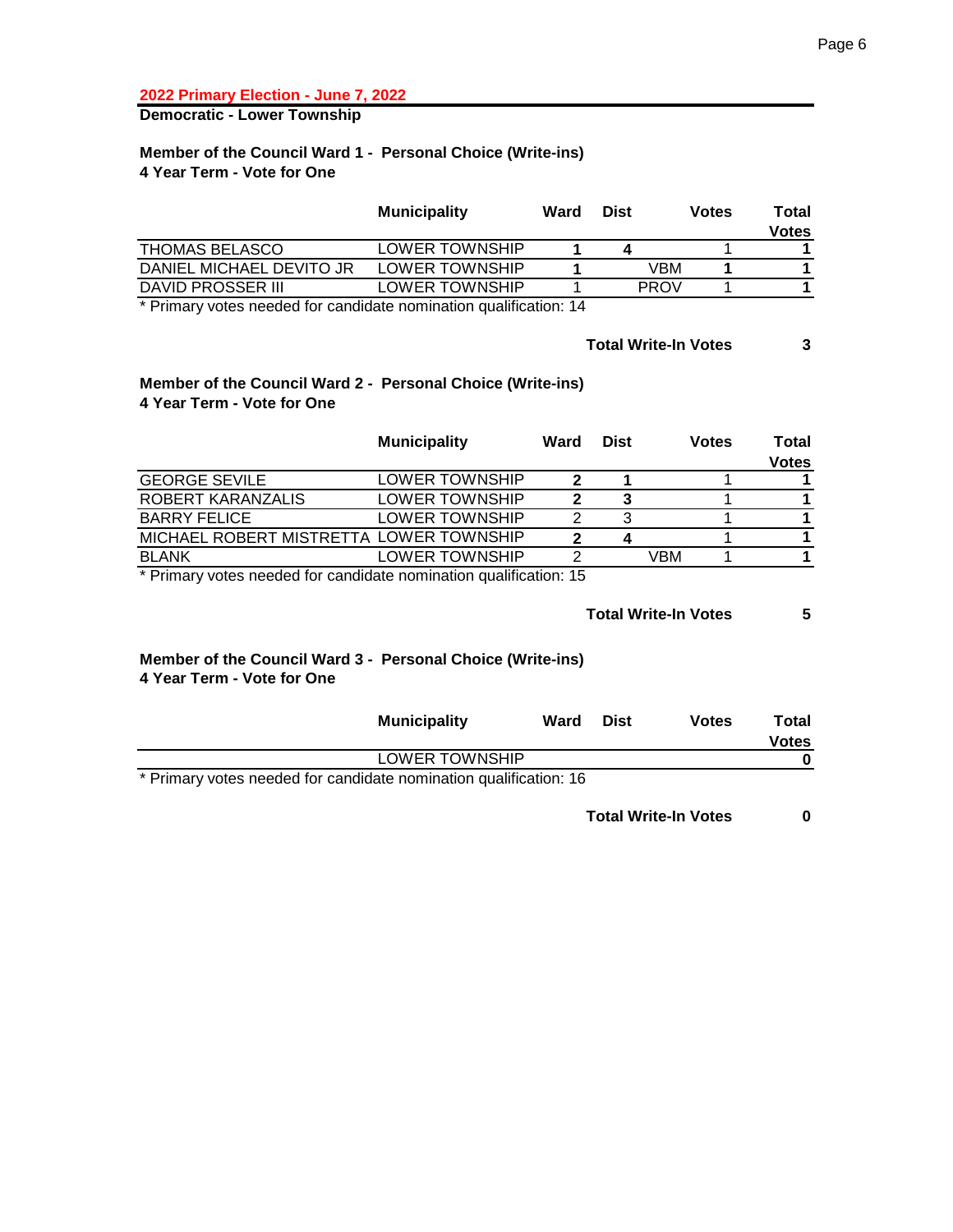**Democratic - Middle Township**

#### **Member of the Township Committee - Personal Choice (Write-ins) 3 Year Term - Vote for One**

|                     | <b>Municipality</b>    | Ward | <b>Dist</b> | <b>Votes</b> | Total<br><b>Votes</b> |
|---------------------|------------------------|------|-------------|--------------|-----------------------|
| DONALD TRUMP        | <b>MIDDLE TOWNSHIP</b> |      |             |              |                       |
| <b>CAROLYN RUSH</b> | <b>MIDDLE TOWNSHIP</b> |      |             | VBM          |                       |
| . .<br>.            | $\sim$                 |      | - -         |              |                       |

\* Primary votes needed for candidate nomination qualification: 38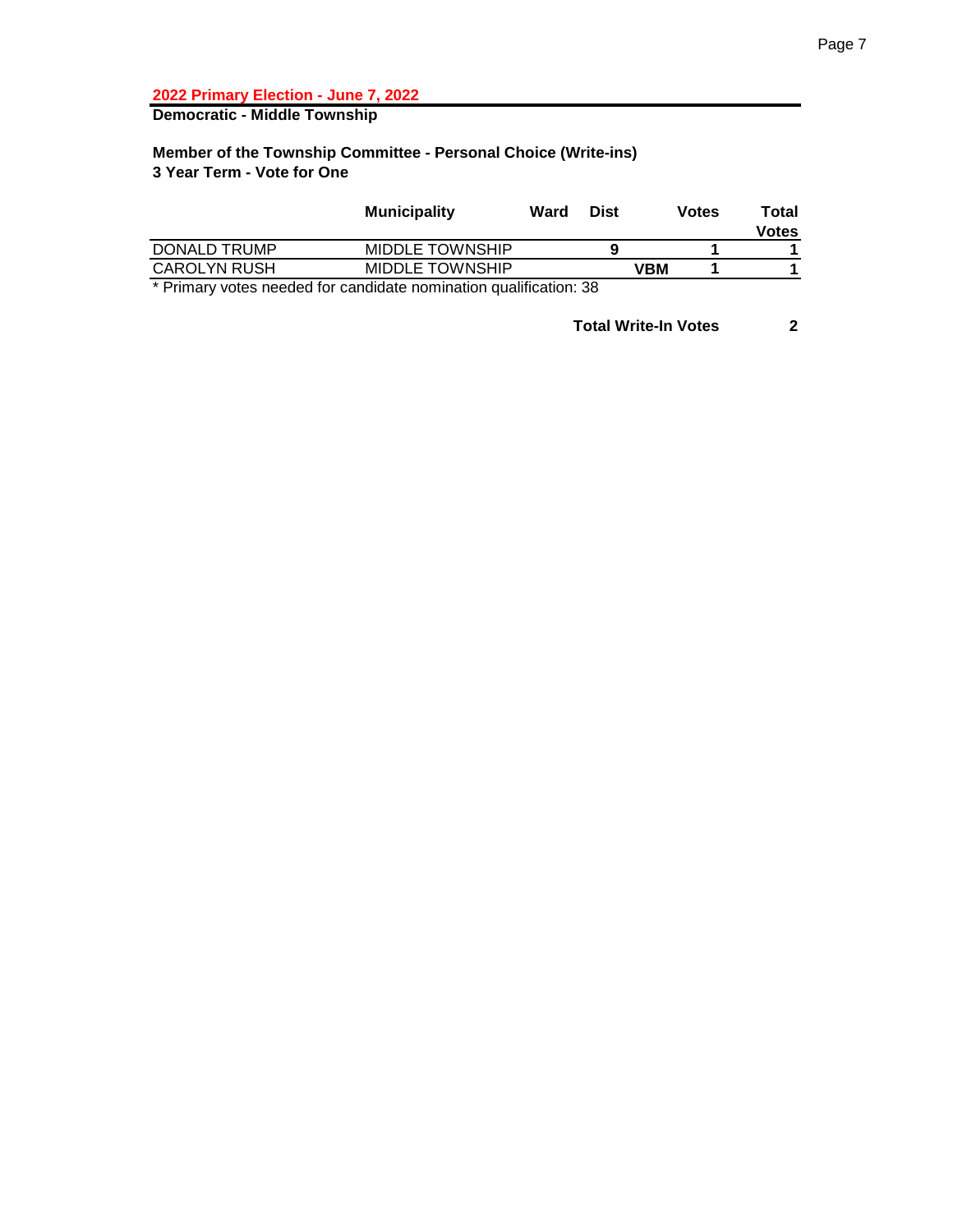# **Democratic - North Wildwood**

## **Member of the Council Ward 1 - Personal Choice (Write-ins) 3 Year Term - Vote for One**

|                            | <b>Municipality</b>                                             | Ward | <b>Dist</b> | <b>Votes</b>                | Total<br><b>Votes</b> |
|----------------------------|-----------------------------------------------------------------|------|-------------|-----------------------------|-----------------------|
| <b>MRS BISHOP</b>          | NORTH WILDWOOD                                                  |      |             |                             |                       |
|                            | * Primary votes needed for candidate nomination qualification:4 |      |             |                             |                       |
|                            |                                                                 |      |             | <b>Total Write-In Votes</b> |                       |
| 3 Year Term - Vote for One | Member of the Council Ward 2 - Personal Choice (Write-ins)      |      |             |                             |                       |
|                            | <b>Municipality</b>                                             | Ward | <b>Dist</b> | <b>Votes</b>                | Total<br>Votes        |

|                        | <b>HUMINOIPUNT</b> | <br>ייש | ,,,,, | .     |
|------------------------|--------------------|---------|-------|-------|
|                        |                    |         |       | Votes |
| JEFFREY J HOGAN        | NORTH WILDWOOD     | VBM     |       |       |
| <b>MARY JEAN RICCI</b> | NORTH WILDWOOD     | VBM     |       |       |
| .                      |                    |         |       |       |

\* Primary votes needed for candidate nomination qualification:4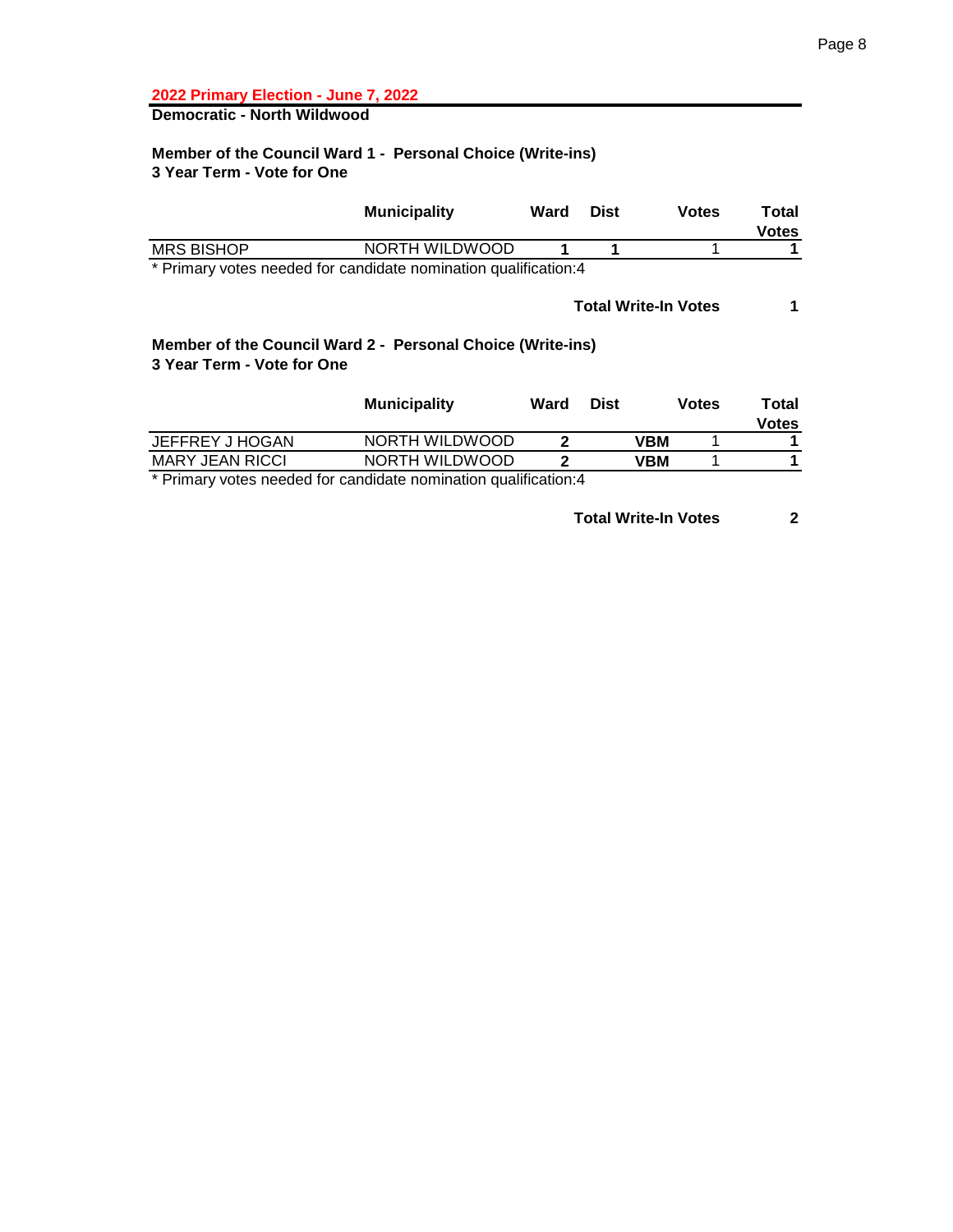**Democratic - Stone Harbor**

## **Member of the Council - Personal Choice (Write-ins) 3 Year Term - Vote for Two**

|                                                                  | <b>Municipality</b> | Ward | <b>Dist</b> | Votes | Total<br><b>Votes</b> |
|------------------------------------------------------------------|---------------------|------|-------------|-------|-----------------------|
|                                                                  |                     |      |             |       |                       |
| * Primary votes needed for candidate nomination qualification: 2 |                     |      |             |       |                       |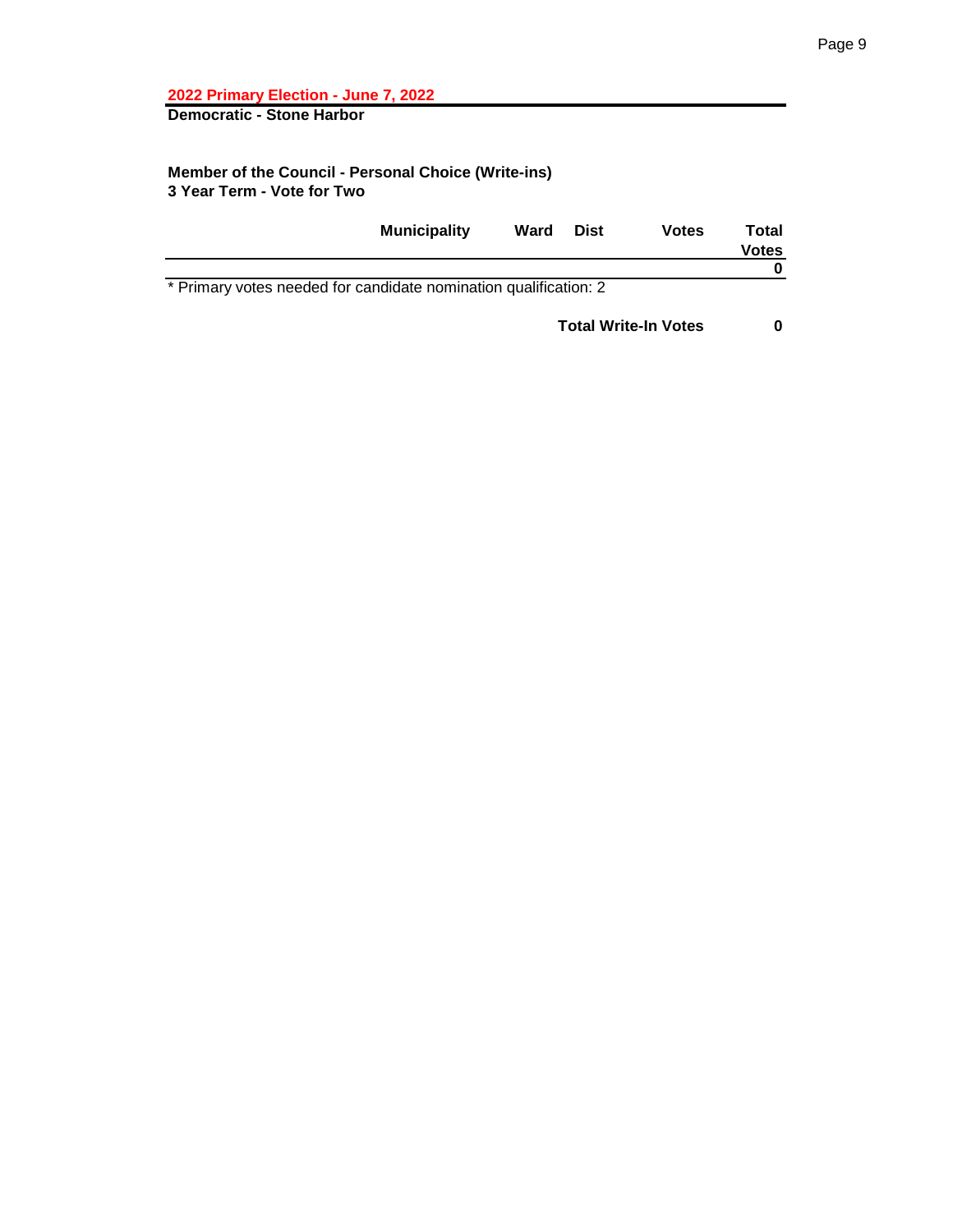**Democratic - Upper Township**

#### **Member of the Township Committee - Personal Choice (Write-ins) 3 Year Term - Vote for Two**

|                        | <b>Municipality</b>   | Ward | <b>Dist</b> |     | <b>Votes</b> | Total<br><b>Votes</b> |
|------------------------|-----------------------|------|-------------|-----|--------------|-----------------------|
| <b>ANTHONY INSERA</b>  | <b>UPPER TOWNSHIP</b> |      | 6           |     |              |                       |
| <b>ANTHONY INSERRA</b> | <b>UPPER TOWNSHIP</b> |      | 8           |     |              |                       |
|                        | <b>UPPER TOWNSHIP</b> |      |             | VBM |              |                       |
| <b>DON ORAL</b>        | <b>UPPER TOWNSHIP</b> |      | 9           |     |              |                       |
| DANIELLE DAVIES        | <b>UPPER TOWNSHIP</b> |      | 9           |     |              |                       |
| <b>NAPPEN</b>          | <b>UPPER TOWNSHIP</b> |      | 14          |     |              |                       |
| <b>INSERRA</b>         | <b>UPPER TOWNSHIP</b> |      | 14          |     |              |                       |
| <b>SHAWN KENT</b>      | <b>UPPER TOWNSHIP</b> |      |             | VBM |              |                       |
| <b>LINDSEY SMITH</b>   | <b>UPPER TOWNSHIP</b> |      |             | VBM |              |                       |
| JAMES BRIAN J MI       | <b>UPPER TOWNSHIP</b> |      |             | VBM |              |                       |
|                        |                       |      |             |     |              |                       |

\* Primary votes needed for candidate nomination qualification:23